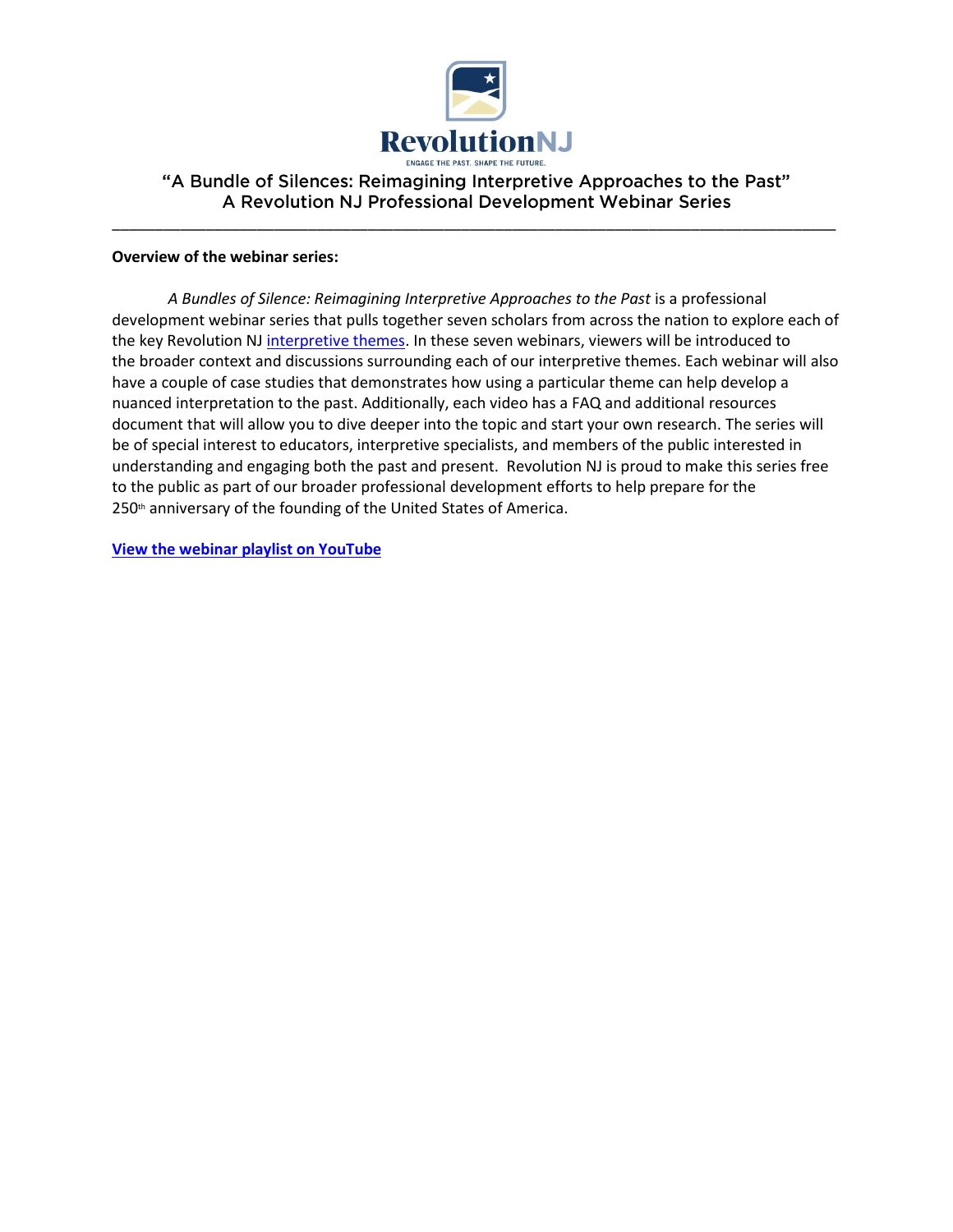## **WEBINAR OVERVIEWS**

## **Interpretive Theme: New Jersey as a "Battleground"**



**Title[: Political Participation and the Battlegrounds of the American Revolution](https://youtu.be/xAN_LRdn0Do) Scholar: Dr. James Gigantino, University of Arkansas, Department of History**

#### **Overview of Webinar:**

In *Political Participation and the Battlegrounds of the American Revolution*, Dr. James Gigantino explores the key theme of New Jersey as a "Battleground" by diving into the various considerations and decisions facing people at the outset of the American Revolution. Specifically focusing on the causes of the American Revolution, how different members of the population understood their role in it, and ultimately how they experienced the moment, Gigantino calls attention to the "multiplicities of Revolution". These multiplicities remind us that there was no uniform experience of the American Revolution and that many considerations were weighed when someone identified as a patriot, loyalist, or a passivist. Viewers of this webinar will walk away with a better familiarity of how these divergent interests and viewpoints were navigated.

#### **Biography:**

Jim Gigantino became an Associate Dean of the University of Arkansas Graduate School & International Education in January 2021. He joined the University in August 2010 as an Assistant Professor. He was promoted to Associate Professor in July 2015 and Full Professor in July 2019. He has served as History Department Chair (2018-2021), Associate Chair/Director of Graduate Studies (2015- 2018), and in numerous faculty governance roles across campus.

Gigantino is an early American historian. His first book, *The Ragged Road to Abolition: Slavery and Freedom in New Jersey, 1775-1865* (University of Pennsylvania Press, October 2014) focuses on how northerners successfully extended slavery in the aftermath of the American Revolution. He reveals how the slow death of slavery in the North complicated the formation of black communities and influenced how northerners understood the sectional crisis.

His second book, *William Livingston's American Revolution* (University of Pennsylvania Press, October 2018) uses the life and experiences of William Livingston, New Jersey's first governor, to explore the role of revolutionary government under fire and the dynamic relationship between midlevel administrators like Livingston, the national government, and average Americans. He is also the editor of *Slavery and Secession in Arkansas: A Documentary History* (University of Arkansas Press,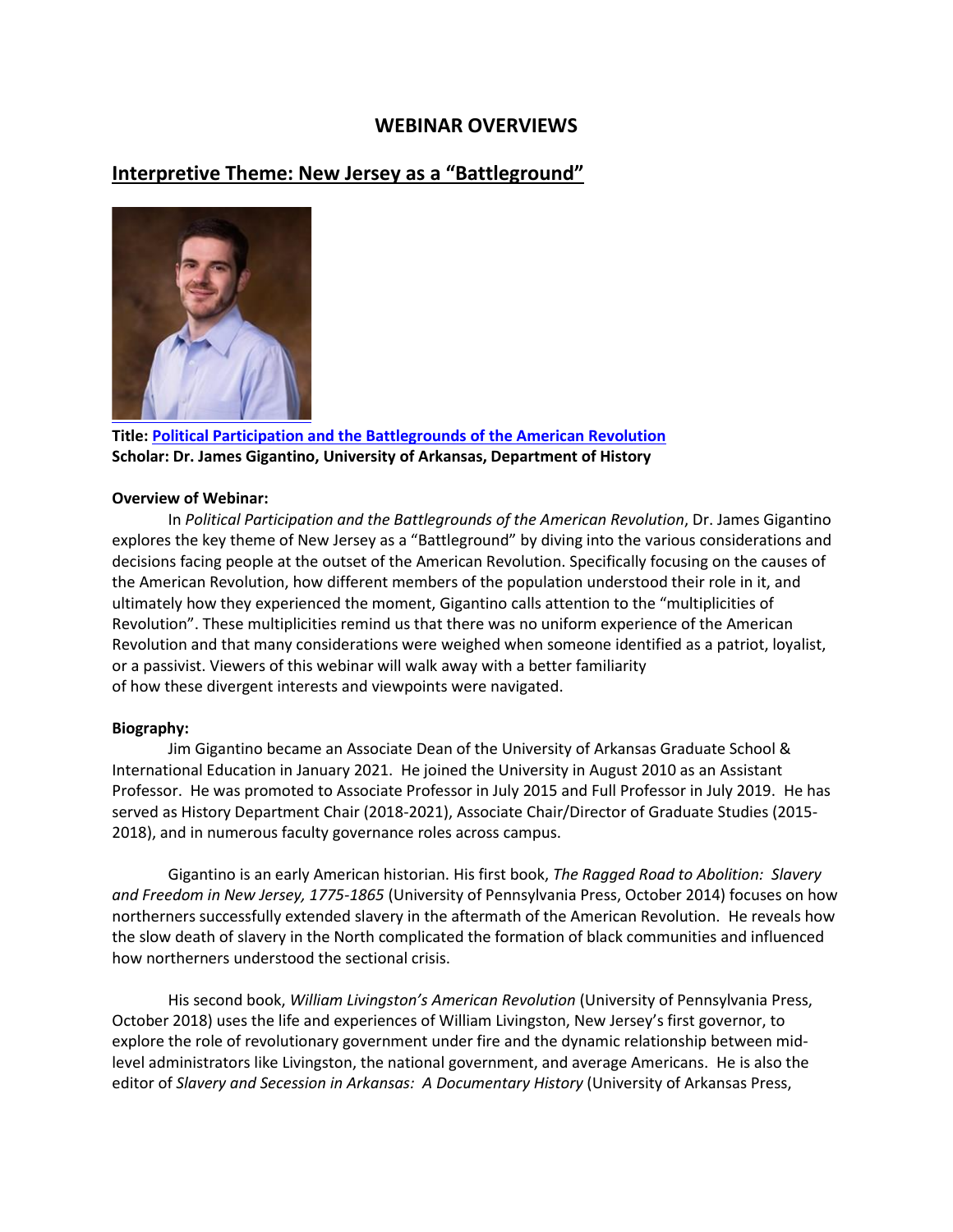August 2015) which explores the connection between slavery and secession through the voices of Arkansas political leaders in 1860 and 1861.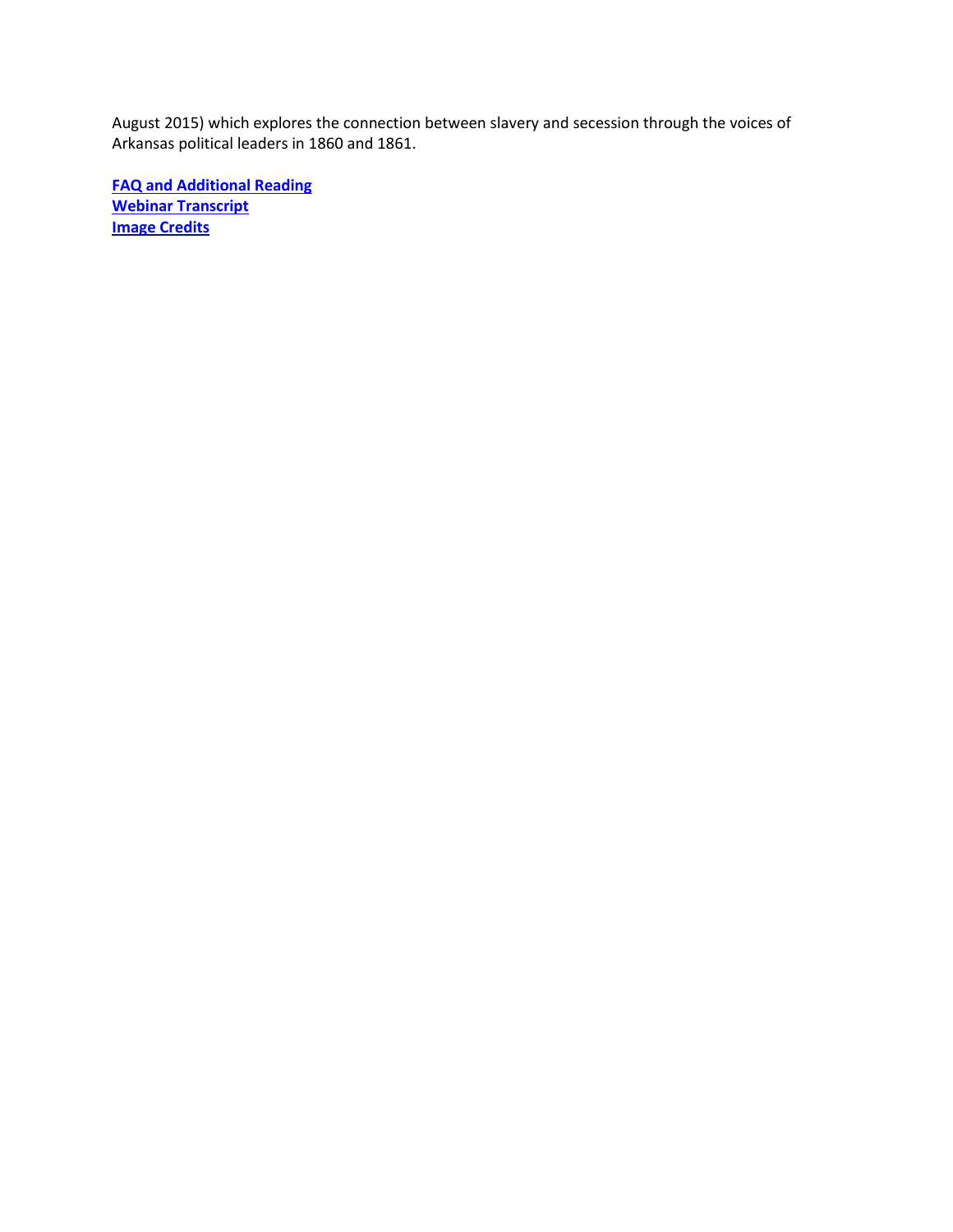# **Interpretive Theme: Movement of People**



**Title[: Movement of People](https://youtu.be/ImToTz7gHn4) Scholar: Dr. Kathleen Lopez, Rutgers University, Department of Latino and Caribbean Studies and History**

### **Overview of Webinar:**

New Jersey is one of the most diverse and densely populated states in our nation, but how did it get there? In the *Movement of People* webinar, Dr. Lopez explores the migration of people in and out of the state throughout its history. Exploring the factors that pushed and pulled people to New Jersey, this webinar will provide viewers the necessary tools and perspectives to understand the "causes of our emigration". Specifically diving into two case studies, the history of Puerto Rican and South Asian immigration, Lopez demonstrates how a number of concerns surrounding education, economics, and community shaped the diverse landscape of New Jersey. Viewers of this webinar will walk away with a greater understanding of how New Jersey became a melting pot of diverse cultures and how this shaped the culture of the state.

#### **Biography:**

Kathleen López is Associate Professor in the Department of Latino and Caribbean Studies and Department of History at Rutgers University-New Brunswick. She researches and teaches on the historical intersections between Asia and Latin America and the Caribbean, post-emancipation Caribbean societies, race and ethnicity in the Americas, and international migration. She is the author of *Chinese Cubans: A Transnational History* (North Carolina 2013), which received the Gordon K. and Sybil Lewis Prize of the Caribbean Studies Association, and numerous articles and book chapters. Her current research projects focus on Asian migrants, gender, and citizenship across the Anglophone and Spanish Caribbean in the twentieth century and on the diversity of the Cuban diaspora in the United States. She is also part of the Rutgers Latino Memory Project, which aims to recover the history of Puerto Rican Studies and Latinx people at the university.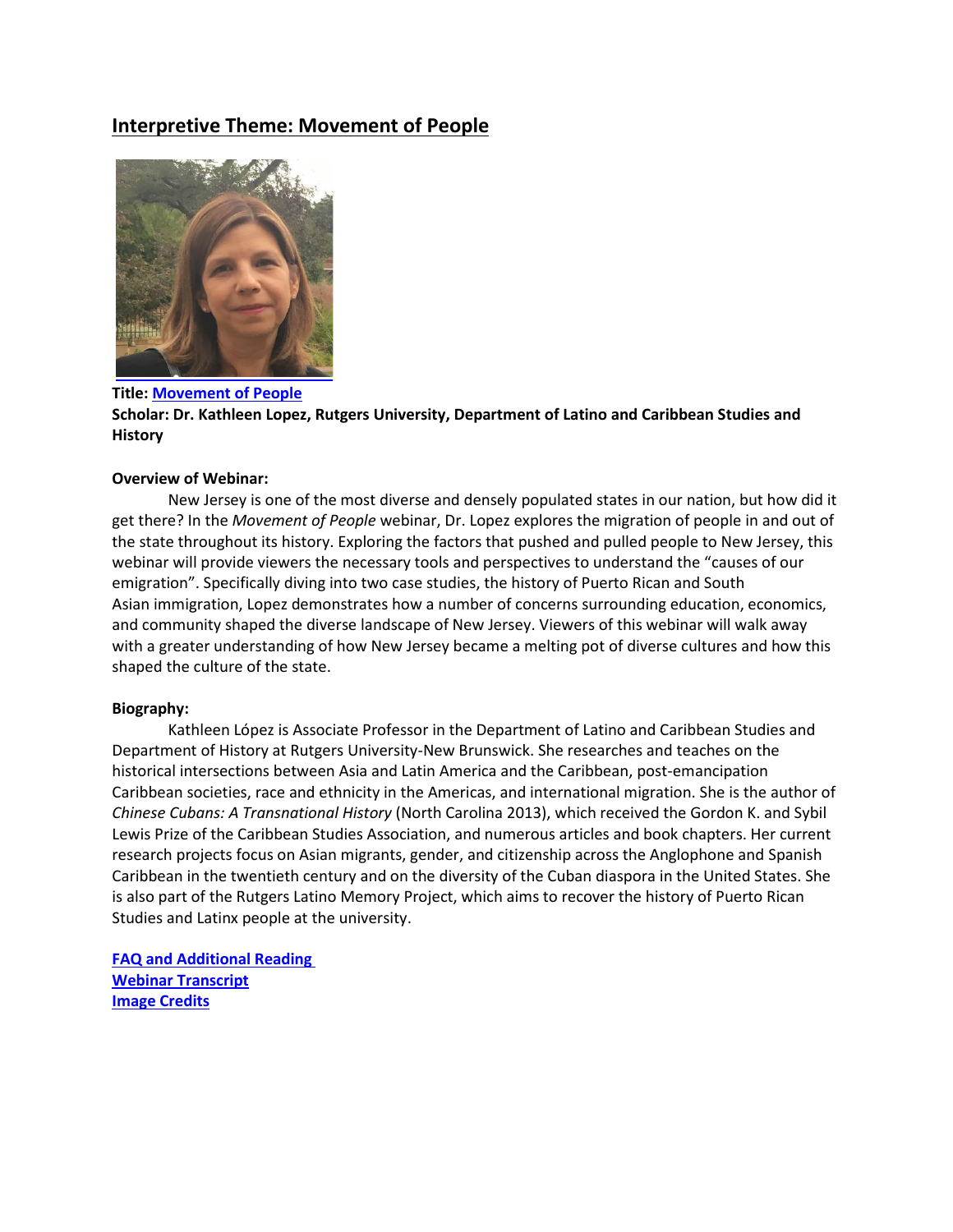# **Interpretive Theme: Property and Sovereignty**



**Title[: Property and Sovereignty: Native Americans and the United States](https://youtu.be/UkESJMBU4RE) Scholar: Dr. Jimmy Sweet, Rutgers University, Department of American Studies**

## **Overview of Webinar:**

In *Property and Sovereignty: Native Americans and the United States*, Dr. Jimmy Sweet explores the how the concepts of property and Native American sovereignty were grappled with in the formation of the United States and New Jersey more locally. He specifically explores the complicated relationship between Indigenous people and the United States government, tracing landmark decisions that shaped the displacement and dispossession of Indigenous people from their traditional lands. Viewers of this webinar will walk away with a broader understanding of how the displacement and dispossession of Native Americans was morally and legally justified by the policies of the U.S. government. Looking both at the national and local level (specifically concentrating on the Lenape people), viewers will get a better understanding of how property and sovereignty is navigated and experienced by Indigenous nations both in the past and in contemporary struggles.

#### **Biography:**

Jimmy Sweet (Lakota/Dakota) specializes in Native American and Indigenous studies with a concentration on interactions between American Indians and Euro-Americans. His current book project, "The 'Mixed-Blood' Moment: Race, Law, and Mixed-Ancestry Dakota Indians in the Nineteenth-Century Midwest," analyzes the legal and racial complexities of American Indians of mixed Indian and European ancestry with a focus on kinship, family history, land dispossession, and citizenship. Sweet is dedicated to Indigenous language revitalization and preservation. His research is driven by a need to understand the full effects of American colonialism on Indigenous Americans and how those consequences influence Native people today, doing so with the hope of contributing to the continued fight for Indigenous sovereignty and the healing of Indigenous communities.

Before joining the faculty at Rutgers, Sweet was a Henry Roe Cloud Postdoctoral Fellow at Yale University and served as managing editor of NAIS: The Journal of the Native American and Indigenous Studies Association from 2012 to 2017. He received his B.A. from the University of Tennessee, his M.A. from Montana State University, and his Ph.D. from the University of Minnesota, all in history.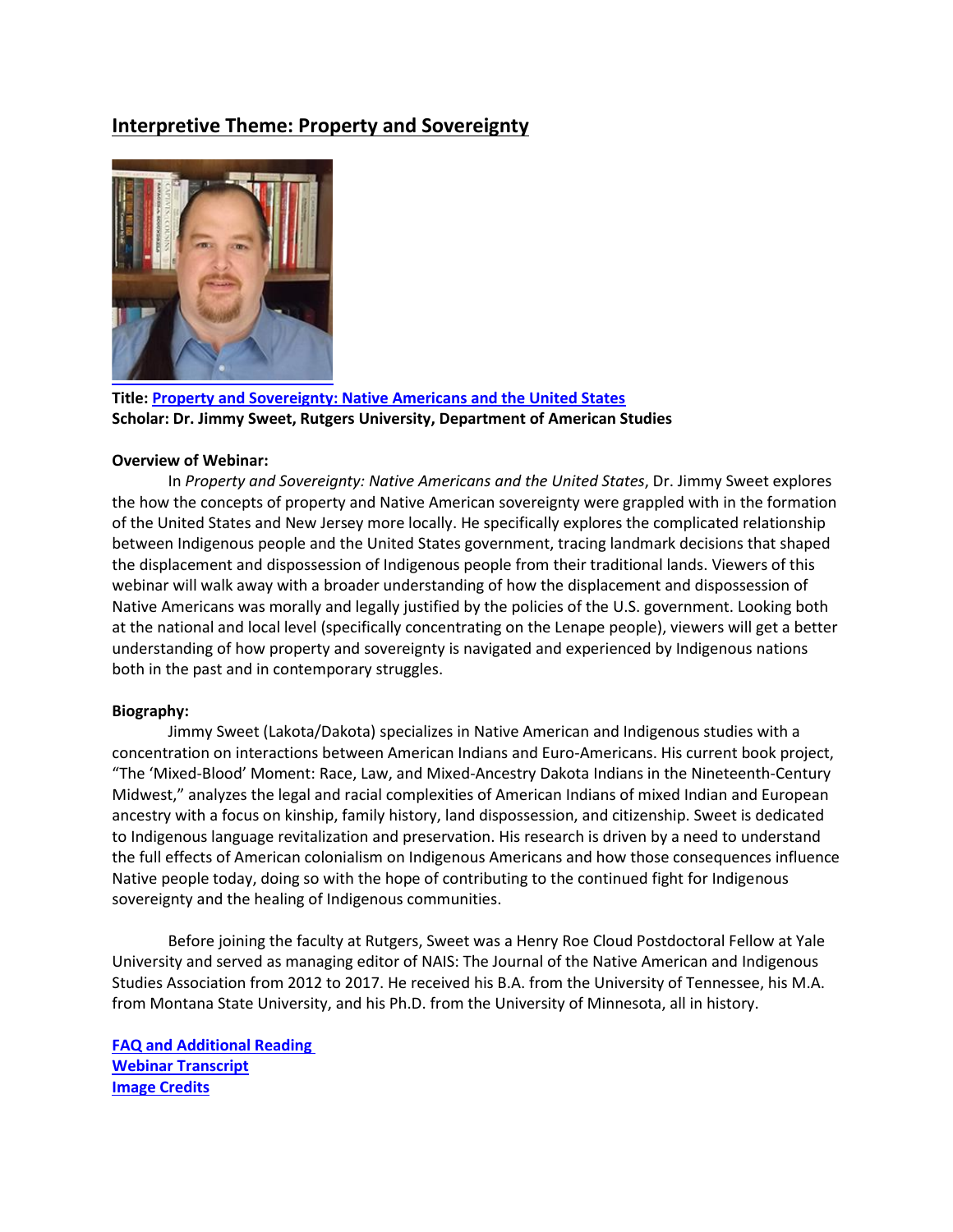# **Interpretive Theme: Political Participation**



## **Title[: The Puzzle of Citizenship: Black Americans and the Birthright Principle](https://youtu.be/RhQmMKLSiv8) Scholar: Dr. Martha Jones, John Hopkins University, Department of History and SNF Agora Institute**

#### **Overview of Webinar:**

Who gets to partake in the political process of the United States and to what extent? How has the institution of voting been differentially applied and experienced? Who is considered a citizen and by extension what rights do they have? In *The Puzzle of Citizenship: Black Americans and the Birthright Principle*, viewers will join Dr. Martha Jones in exploring how the complicated question of personhood and political participation are engaged with throughout the history of the United States. Specifically focusing on the question of citizenship, Dr. Jones traces the legal debates surrounding the ability of Black freemen to take part in the broader political process of the United States. Calling attention to the ways in which legal decisions both grant and limit rights for certain people, viewers of this webinar will come to a greater understanding of how the political process can bring people in or exclude them.

#### **Biography:**

Professor Martha S. Jones is the Society of Black Alumni Presidential Professor, Professor of History, and a Professor at the SNF Agora Institute at The Johns Hopkins University. She is a legal and cultural historian whose work examines how black Americans have shaped the story of American democracy. Professor Jones is the author of *Vanguard: How Black Women Broke Barriers, Won the Vote, and Insisted on Equality for All* (2020), selected as one of Time's 100 must-read books for 2020. Her 2018 book, *Birthright Citizens: A History of Race and Rights in Antebellum America* (2018), was winner of the Organization of American Historians Liberty Legacy Award (best book in civil rights history), the American Historical Association Littleton-Griswold Prize (best book in American legal history), the American Society for Legal History John Phillip Reid book award (best book in Anglo-American legal history) and the Baltimore City Historical Society Scholars honor for 2020. Professor Jones is also author of *All Bound Up Together: The Woman Question in African American Public Culture 1830-1900* (2007) and a coeditor of *Toward an Intellectual History of Black Women* (University of North Carolina Press (2015), together with many articles and essay.

Professor Jones is a public historian, writing for broader audiences at the New York Times, Washington Post, the Atlantic, USA Today, Public Books, Talking Points Memo, Politico, the Chronicle of Higher Education, and Time. She is an exhibition curator for "Reframing the Color Line" and "Proclaiming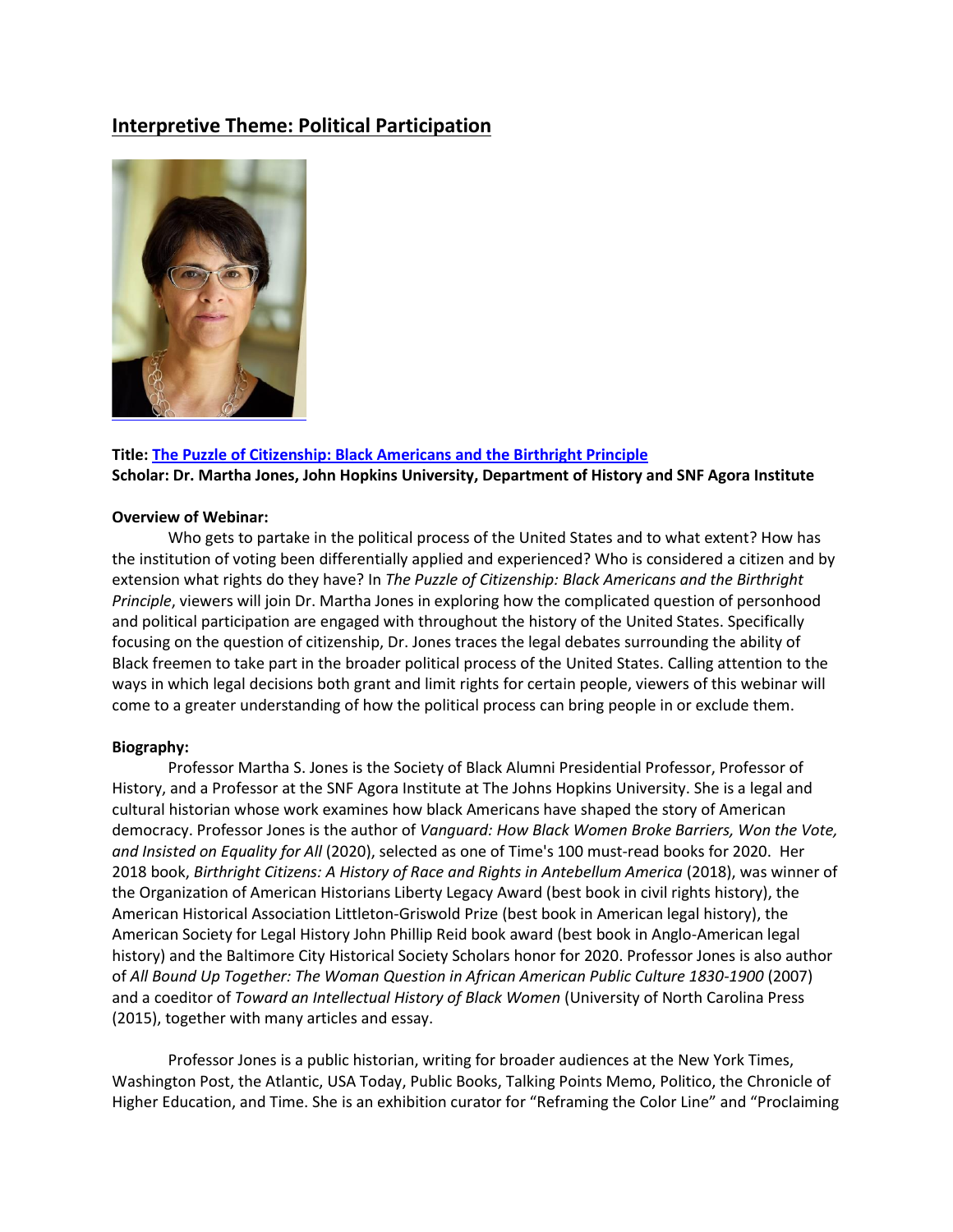Emancipation" at the William L. Clements Library, and an expert consultant for museum, film and video productions with the Smithsonian's National Portrait Gallery, the Charles Wright Museum of African American History, PBS American Experience, the Southern Poverty Law Center, Netflix, and Arte (France.)

Professor Jones holds a Ph.D. in history from Columbia University and a J.D. from the CUNY School of Law which bestowed upon her the degree of Doctor of Laws honoris causa in 2019. Prior to her academic career, she was a public interest litigator in New York City, recognized for her work a Charles H. Revson Fellow on the Future of the City of New York at Columbia University. Professor Jones is an immediate past co-president of the Berkshire Conference of Women Historians, and today serves on the boards of the Society of American Historians, the National Women's History Museum, the US Capitol Historical Society, the Johns Hopkins University Press, the Journal of African American History and Slavery & Abolition.

**[FAQ and Additional Reading](https://nj.gov/state/historical/assets/pdf/revolution/jones-faq-additional-resources.pdf) [Webinar Transcript](https://nj.gov/state/historical/assets/pdf/revolution/jones-webinar-transcript.pdf)**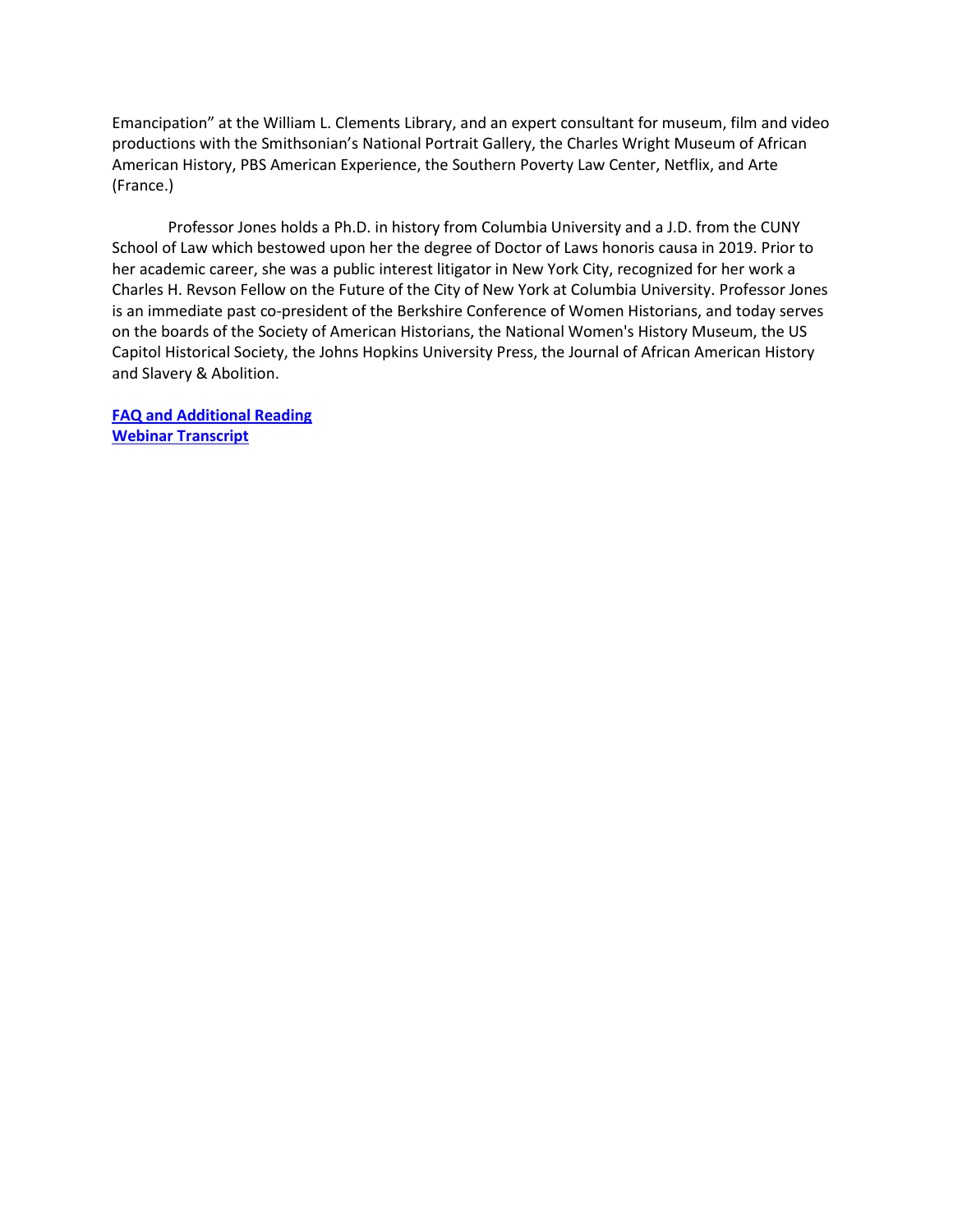# **Interpretive Theme: Exclusion and Inclusion**



**Title[: Exclusion and Inclusion](https://youtu.be/OCtJBmn14uM) Scholar: Dr. Alaina E. Roberts, University of Pittsburgh, Department of History**

### **Overview of Webinar:**

Who was excluded and included in our nation's history? In what way? How did this shape the way people experienced day to day life? In *Exclusion and Inclusion,* Dr. Roberts explores how the American experience was defined by processes of exclusion and inclusion. Viewers of this webinar will get a nuanced approach towards understanding how the dehumanizing aspect of racism influenced the ability of people to be included as full citizens. Using the case study of Native American slave ownership, Roberts provides a detailed account exploring how the institution of slavery was endemic to the American experience and what this means in regard to how we view and understand both the past and present.

## **Biography:**

Alaina E. Roberts is an award-winning historian who studies the intersection of Black and Native American life from the Civil War to the modern day. She is currently an Assistant Professor of History at the University of Pittsburgh. Dr. Roberts holds a Doctorate in History from Indiana University and a Bachelor of Arts in History, with honors, from the University of California, Santa Barbara. She writes, teaches, and presents public talks about Black and Native history in the West, family history, slavery in the Five Tribes (the Chickasaw, Choctaw, Cherokee, Creek, and Seminole Indian Nations), Native American enrollment politics, and Indigeneity in North America and across the globe. In addition to multiple academic articles, her writing has appeared in news outlets like the Washington Post, High Country News, and TIME magazine, and she has been profiled by CNN, Smithsonian Magazine, and the Boston Globe.

Her book, *I've Been Here All the While: Black Freedom on Native Land* is available for purchase at Amazon as well as at a variety of bookstores and websites.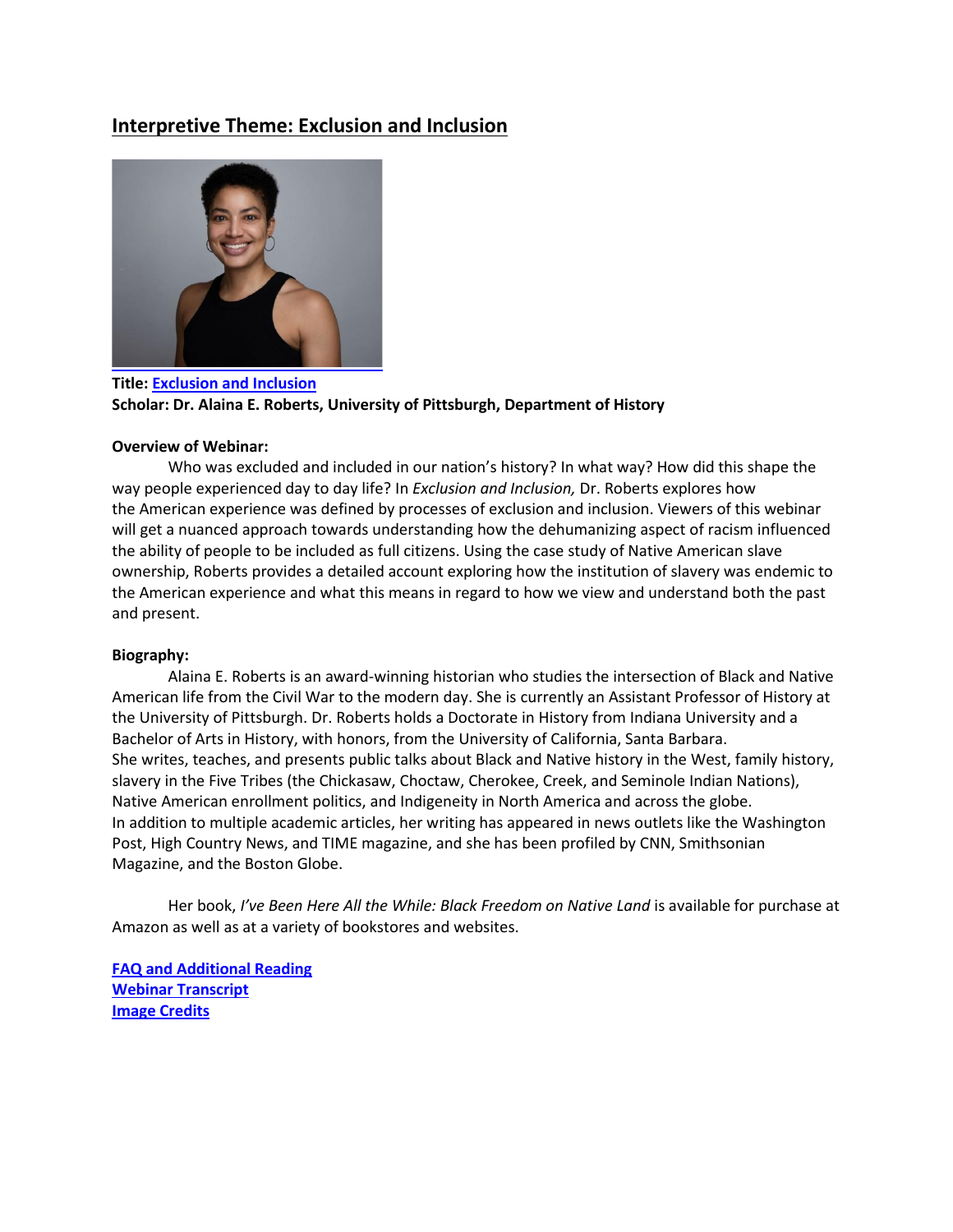# **Interpretive Theme: Historical Process**



## **Title[: Historical Process](https://youtu.be/k2SFy95qlPI) Scholar: Dr. Edward Gonzalez-Tennant, University of Central Florida, Department of Anthropology**

### **Overview of Webinar:**

How do we know what we know? A simple question with a complicated answer. In the webinar *Historical Process*, Dr. Gonzalez-Tennant explores the way historians, archaeologists, and archivists make sense of the past and how the fragmentary nature of evidence shapes the stories they are able to tell. Diving into the different types of evidence available, Dr. Gonzalez-Tennant explores ways in which we can fill in the gaps of traditional historical records, pushing against dominant narratives that emphasized famous individuals and events in favor of a more complex, inclusive history of everyday people. Viewers of this webinar will walk away with a critical approach to the process of doing and understanding history, seeing it as a process rather than a stagnant record.

#### **Biography:**

Dr. González-Tennant's research focuses on the history of social inequality as a global phenomenon through a transdisciplinary approach drawing on archaeology, ethnography, history, and social theory. Black feminist thought and intersectionality are central his analysis of the ways interpersonal, structural, and symbolic violence connect historical events like race riots and lynching to modern forms of social inequality. A firm commitment to digital methodologies is central to hist teaching and scholarship, and he is an enthusiastic supporter of open source software. Learn more at his [website.](http://www.gonzaleztennant.net/)

He is the author of dozens of articles, chapters, and papers on a variety of topics. His book *[The](http://upf.com/book.asp?id=9780813056784)  [Rosewood Massacre: An Archaeology and History of Intersectional Violence](http://upf.com/book.asp?id=9780813056784)* is available from the University Press of Florida, Amazon, and other online bookstores as a hardcover, paperback, or e-book. Dr. González-Tennant's courses include African American Archaeology, Digital Methods in Anthropology, Disaster Anthropology, Historical Archaeology, and Mortuary Archaeology. He mentors students on these and other topics. Students wishing to work with Dr. González-Tennant as either an honors or MA student should contact him to set up a time to talk.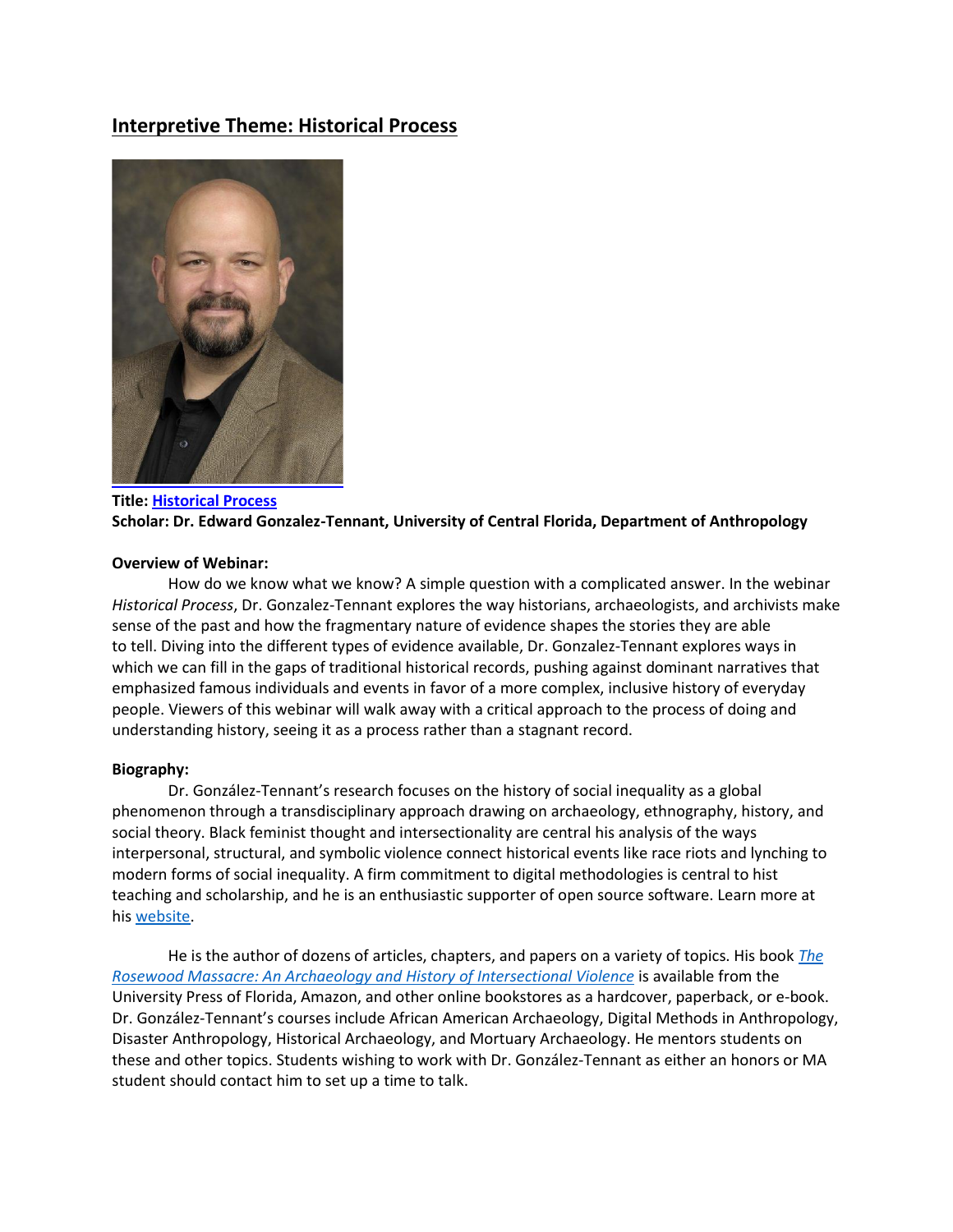Dr. González-Tennant holds a BA in Anthropology from the University of Arkansas (2004), an MS in Industrial Archaeology from Michigan Tech (2005), and MA and PhD degrees in Anthropology from the University of Florida (2008 and 2011, respectively). He serves as Chair of the Technologies Committee with the Society for Historical Archaeology and President of the Central Florida chapter of the Archaeological Institute of America.

**[FAQ and Additional Reading](https://nj.gov/state/historical/assets/pdf/revolution/gonzalez-tennant-faq-additional-resources.pdf) [Webinar Transcript](https://nj.gov/state/historical/assets/pdf/revolution/gonzalez-tennant-webinar-transcript.pdf)**